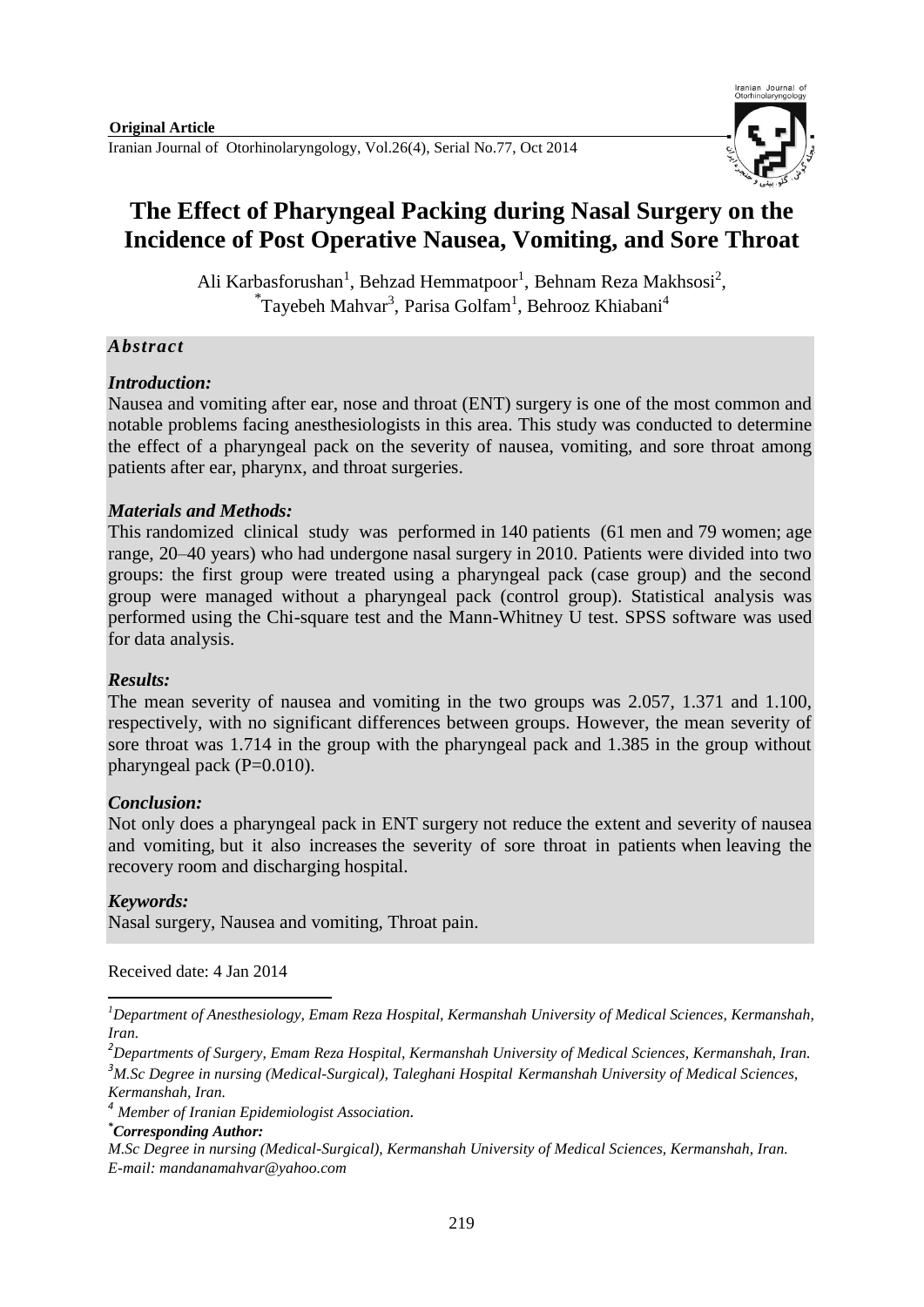## *Introduction*

Nausea is a subjective and non- visible phenomenon resulting from an unpleasant feeling in the back of the pharynx and epigastria which evokes the urgent need for vomiting in the patient and might lead to pressure-associated withdrawal of stomach contents out of the mouth. Postoperative nausea and vomiting (PONV) is a significant problem and is the most common complication facing anesthesiologists. This complication results in a delay in the release of approximately 30% of patients from hospital (1). Despite the large sums of money that patients devote to buying anti-vomiting drugs, 25% of patients experience nausea and vomiting for up to 24 hours after surgery (2). The annual cost of treating the PONV is nearly a \$100 million. Improving understanding of PONV as well as managing the condition and preventing serious side effects have been the subject of many studies (3). Consequences of nausea and vomiting after surgery, such as pulmonary aspiration, dehydration, electronic disturbances and injury in the place of surgery, as well as the impact on the cost of treatment, can increase anxiety and dissatisfaction with the surgery performed (4).

Since the return of blood and gastric secretions is one of the factors that causes nausea and vomiting after bleeding from surgery, including nose surgery, anesthesiologists believed that creating a dam against the entry of blood from the throat into the stomach would prevent this complication to some extent.

The result of various studies have failed to prove this, and indicate that a lower pharyngeal pack does not reduce PONV, and increases the rate of sore throat. Furthermore, the results of some studies show that the use of gas dipped in paraffin wax reduces sore throat, while another study states that a lower pharyngeal pack in patients undergoing surgery of the jaw and face has no effect on postoperative sore

throat  $(6,10,11)$ . The aim of this study was to compare the impact of a lower pharyngeal pack on PONV and sore throat following surgery of the nose.

## *Materials and Methods*

This study is the result of a research plan approved by the Medical Sciences and Health Services of Kermanshah (Contract number: 347, dated April 24, 2009). This was a clinical trial in 140 patients aged 20– 40 years performed in the hospital of Imam Reza (A.S.) Kermanshah in 2010. Sampling was performed using a random method. Prior to the study, informed consent was obtained from all patients. Exclusion criteria included patients with thyroid dysfunction, hypertension, nausea and vomiting; drug users; severe hemorrhagic disease; diabetes; digestive disorders; migraines; anti-acid medication consumers; and patients with pathology of the lung and pharynx. Data were collected by a questionnaire, checklist of complications occurrence, and information collection. The scientific validity of the questionnaire was measured through the content validity; its scientific reliability was measured through concurrent observation. The scientific reliability of the form used for recording scientific information related to the severity, as well as the checklist of complication occurrence, was conducted through concurrent observation of nausea and vomiting based on a visual analog scale (VAS) by one of the researchers and one of the nursing staff employed in the ward and an anesthesia technician. Patients were divided into two groups of 70 persons; the first group (with pharyngeal pack) and the second group (non-pharyngeal pack) were in Class 1,2, according to the American Society Anesthesiology (ASA).

In both groups, after measuring and recording baseline hemodynamic parameters (blood pressure and pulse) and pulse oximetry, and after an electrocardiogram (ECG) performed using monitoring devices,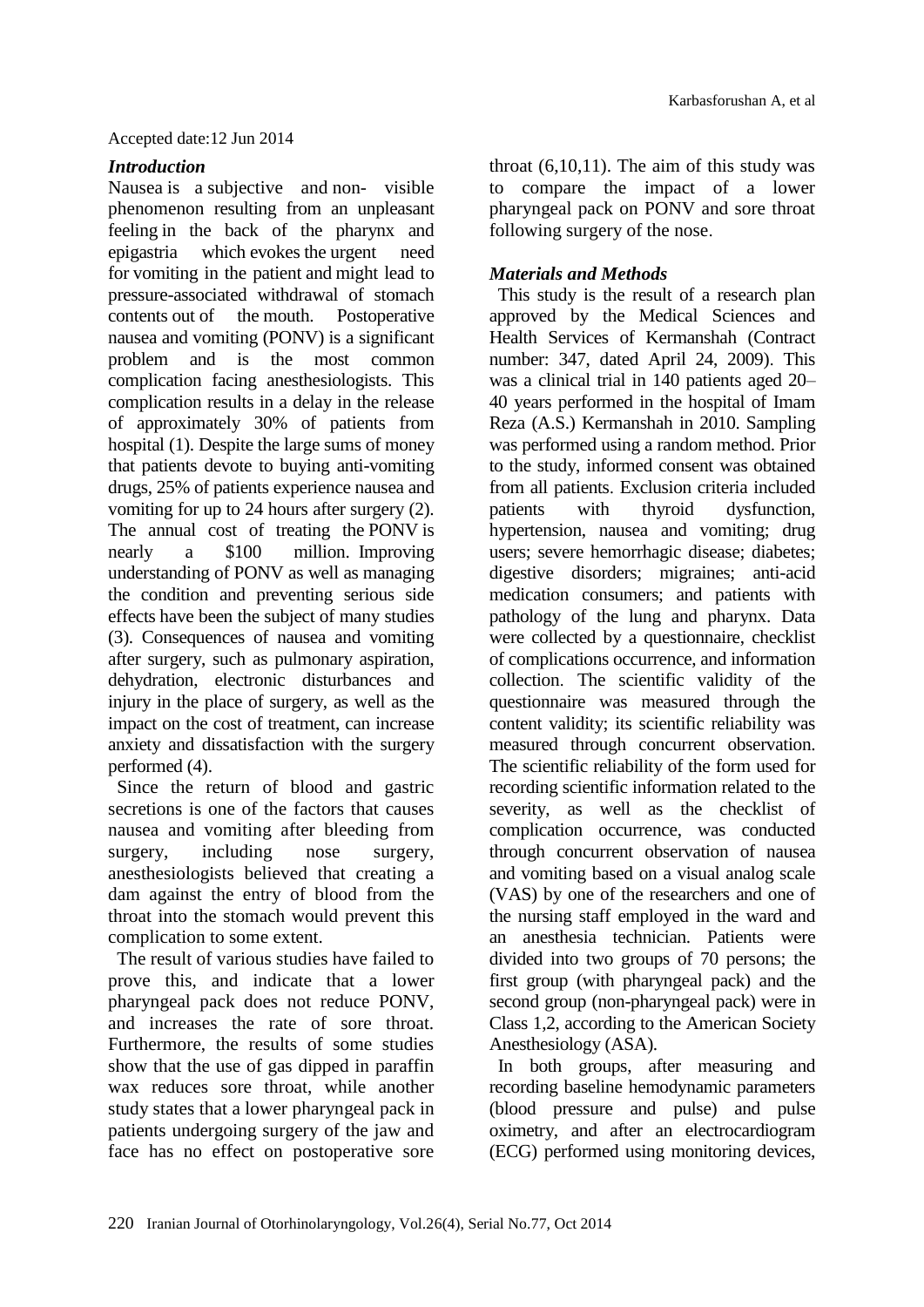patients were similarly were hydrated using Ringer 500 ml.

After injection of midazolam (2 mg/kg) and fentanyl(2 µg/kg), induction of anesthesia was performed using sodium thiopental (4 mg/kg) and atracurium (0.5 mg kg). After intubation and ensuring proper placement of an endotracheal tube and fixing it with a wet gauze soaked with normal saline in the first group, a pharyngeal pack was positioned by one of the investigators so that the corners of the gauze were outside the patient's lips.

The pack was inserted in the first group. The ventilation continued with a positive pressure and a solid volume of 10 ml/kg and 10 breaths per minute; and anesthesia was maintained with an isoflurane gas mixture  $O_2 = 50\%$  and  $N_2O = 50\%$ .

If control of hypotension was necessary, remifentanil was used at an infusion dose of 0/1 µg, if there were more than two muscular responses during the surgery, atracurium 0.1 mg/kg was injected using the nerve stimulation muscle response.

Following surgery, and after suctioning the mouth, the pharyngeal pack was removed gently. Based on TOF criteria, if there were three or four muscle responses, patients were injected with neostigmine 0.2 mg and atropine 0.4 mg to restore their muscle strength.

After the patient was fully awake, the tracheal tube was removed and the patient was transferred to the recovery room. During the recovery period, the severity of nausea and vomiting and sore throat were measured by an anesthesia technician; then, after transferring to the ward, the above symptoms were measured by the nurse within the first 4 hours of arrival and at the time of discharge.

Measurement of the severity of nausea and vomiting, and sore throat was based on a VAS in which ratings are divided into four categories: zero (no symptoms), 1–3 (low symptoms), 4–7 (medium symptoms), 7 (severe symptoms). Pre-training of the patient and how to measure symptoms and

signs of anesthesia technicians and nurses were provided. The required training on the expression of the above symptoms was presented to patients, while information on how to measure and record the symptoms was given to the anesthesia technician and nurse in the ward.

Finally, all data, including pulse rate, blood pressure, nausea, vomiting and sore throat during the desired times were calculated and analyzed using means, percentages, and analytical statistics (Chi-square test and Mann**-**Whitney test) using SPSS14 software. The significance level of the test was P<0.05.

#### *Results*

The mean age was 23.71±5.36 years in the pharyngeal-pack group and 24.68±5.20 years in the non- pharyngeal-pack group (Table. 1). In the pharyngeal-pack group, 32 persons (45.7%) were men and 38 persons (54.3%) were women; however in the non-pharyngeal-pack group 29 persons (41.4%) were men and 41 persons (58.6%) were women (Table. 2). Statistical analysis shows that there was a statistically significant difference between sore throat and time to enter the recovery ward in the pack group  $(P=0.001)$  (Table. 3).

**Table 1:** Mean of age in two groups.

| Group        | N  | Mean  | <b>Standard</b><br><b>Deviation</b> |
|--------------|----|-------|-------------------------------------|
| With pack    | 70 | 23.71 | 5.38                                |
| Without pack | 70 | 24.68 | 5.20                                |

**Table 2:** Sex of participation in two groups.

| Group        | Men | Women | <b>Total</b> |
|--------------|-----|-------|--------------|
| With pack    | 32  | 38    | 70           |
| Without pack | 29  | 41    | 70           |

| Table 3: Correlation between times after surgery. |
|---------------------------------------------------|
|                                                   |

| Group     | Enter to<br>recover<br>$\text{Ward}(T1)$ | After 4<br>hour(T2) | Discharge(T3) |
|-----------|------------------------------------------|---------------------|---------------|
| With pack | 2/057                                    | 1/371               | 1/10          |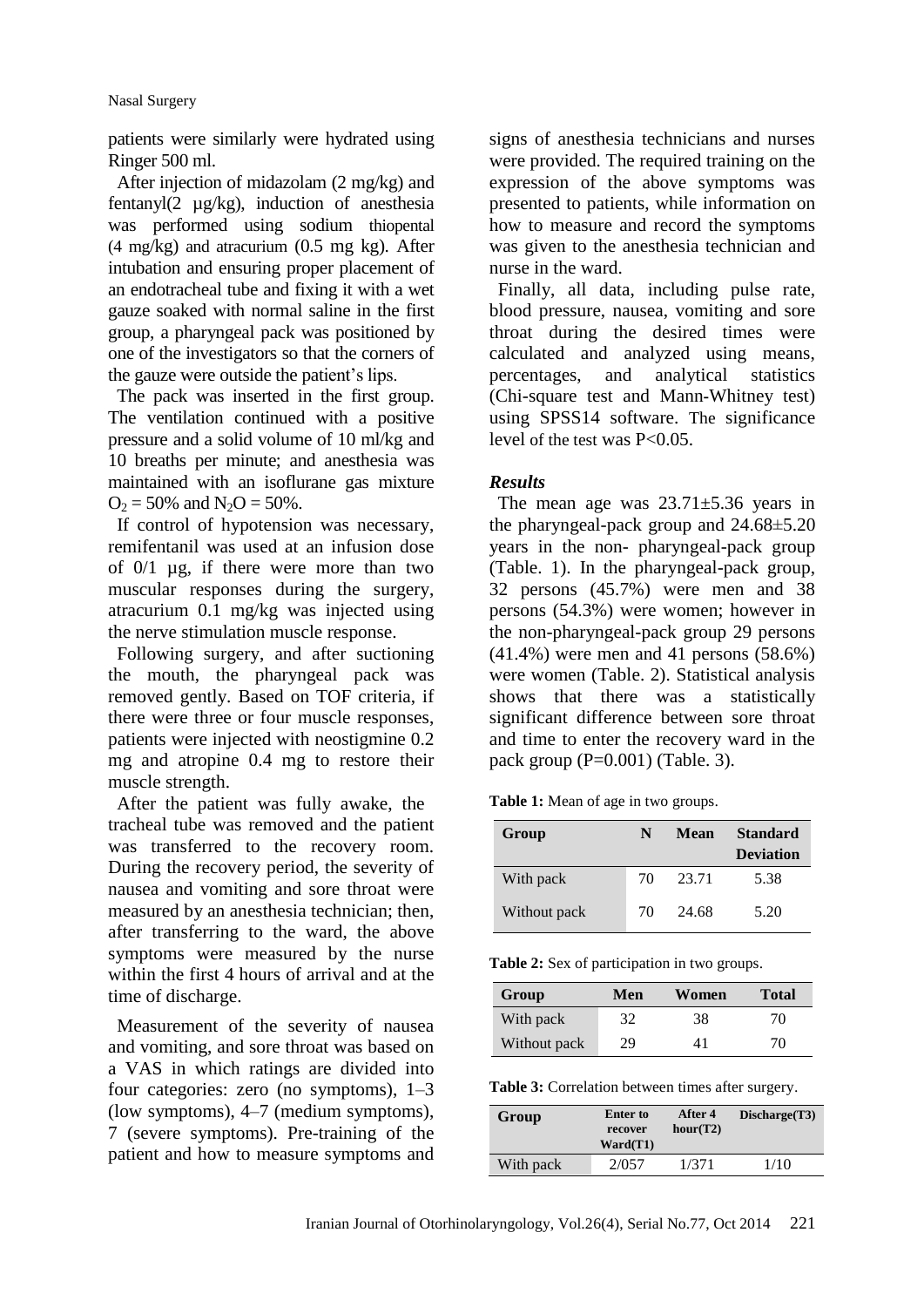| Without pack | 1/975 | 1/412 | 1/175 |
|--------------|-------|-------|-------|

The mean severity of nausea and vomiting ((Enter to recover Ward (T1), After 4 hour(T2), Discharge(T3)) in the two groups was 2.057, 1.371 and 1.100, respectively; with no significant differences between groups. However, the mean severity of sore throat in the group with the pharyngeal pack was 1.714, and in the group without the pharyngeal pack was  $1.385$  (P=0.010). Also, the mean severity of sore throat was 1.433 in patients with the pharyngeal pack and 1.262 in the group without the pharyngeal pack  $(P=0.026)$ .

# *Discussion*

It can be concluded that the use of a pharyngeal pack does not reduce the amount of PONV in nasal surgery, but has a significant impact on the degree of sore throat during the first 4 hours after arrival on the ward and during the discharge of the patient .control hypotension was confounder variable which can reduce bleeding; the incidence of nausea and vomiting may be due to other causes like blood entering the stomach.

In the case of throat pain, there was a direct impact of the pharyngeal pack, possibly explained by irritation on removal. Pain due to residual effects of the anesthetic drugs and the use of surgical instruments and pharyngeal pack suction are equivalent between the two treatment groups in the study. However, over time, the impact of these items is reduced and residual pain can be attributed to use of the pharyngeal pack in the case (with pack) group. The impact of a pharyngeal pack on nausea and vomiting was investigated in the following studies.

In a study by Piltcher et al. (2007) investigating the influence of the pharyngeal pack on nausea and vomiting and need for medications to address nausea, vomiting, and sore throat in approximately 144 patients who underwent nasal surgery, there was no significant difference between the case and control groups in terms of the above (7).

In a study by Basha *et al.* (2007) in 100 patients undergoing nasal surgery under the influence of a pharyngeal pack, it was shown that the pharyngeal pack does not reduce the amount of nausea and vomiting, but increases sore throat (8). In a study concluded by the Fine et al. (1988) investigating the impact of a pharyngeal pack on postoperative nausea and vomiting and sore throat, it was concluded that the pharyngeal pack has the greatest influence on the occurrence of postoperative sore throat, followed by the size of endotracheal tube and its cuff volume (9).

For further studies, it is suggested that the impact of the pharyngeal pack on other surgery with different length of operation should be examined.

# *Conclusion*

Not only does a pharyngeal pack in ENT surgery not reduce the extent and severity of nausea and vomiting, but it also increases the severity of sore throat in patients when leaving the recovery room and discharging hospital.

## *References*

**1.** Basha SI, McCoy E, Ullah R, Kinsella JB .The efficacy of pharyngeal packing during routine nasal surgery-a prospective 222andomized controlled study. Anaesthesia. 2006; 61(12): 1161–5. PMID: 17090236.

**2.** Korkut AY, Erkalp K, Erden V, Teker AM, Demirel A, Gedikli O, Saidoglu L. Effect of pharyngeal packing during nasal surgery on postoperative nausea and vomitin. Otolaryngol Head Neck Surg. 2010; 143(6): 831–6. PMID: 21109086.

**3.** Piltcher O, Lavinsky M, Lavinsky J, de Oliveira Basso PR. Effectiveness of hypopharyngeal packing during nasal and sinus surgery in the prevention of PONV. Otolaryngol Head Neck Surg. 2007; 137(4): 552–4. PMID: 17903569.

**4.** Erkalp K, Korkut YA, Meric A, Kahya V, Gedikli O, Su OK, Saitoglu L. Pharyngeal packing is a predisposing factor for postoperative aphthous stomatitis in nasal surgery. Otolaryngol Head Neck Surg. 2010; 142(5): 672–6. PMID: 20416454.